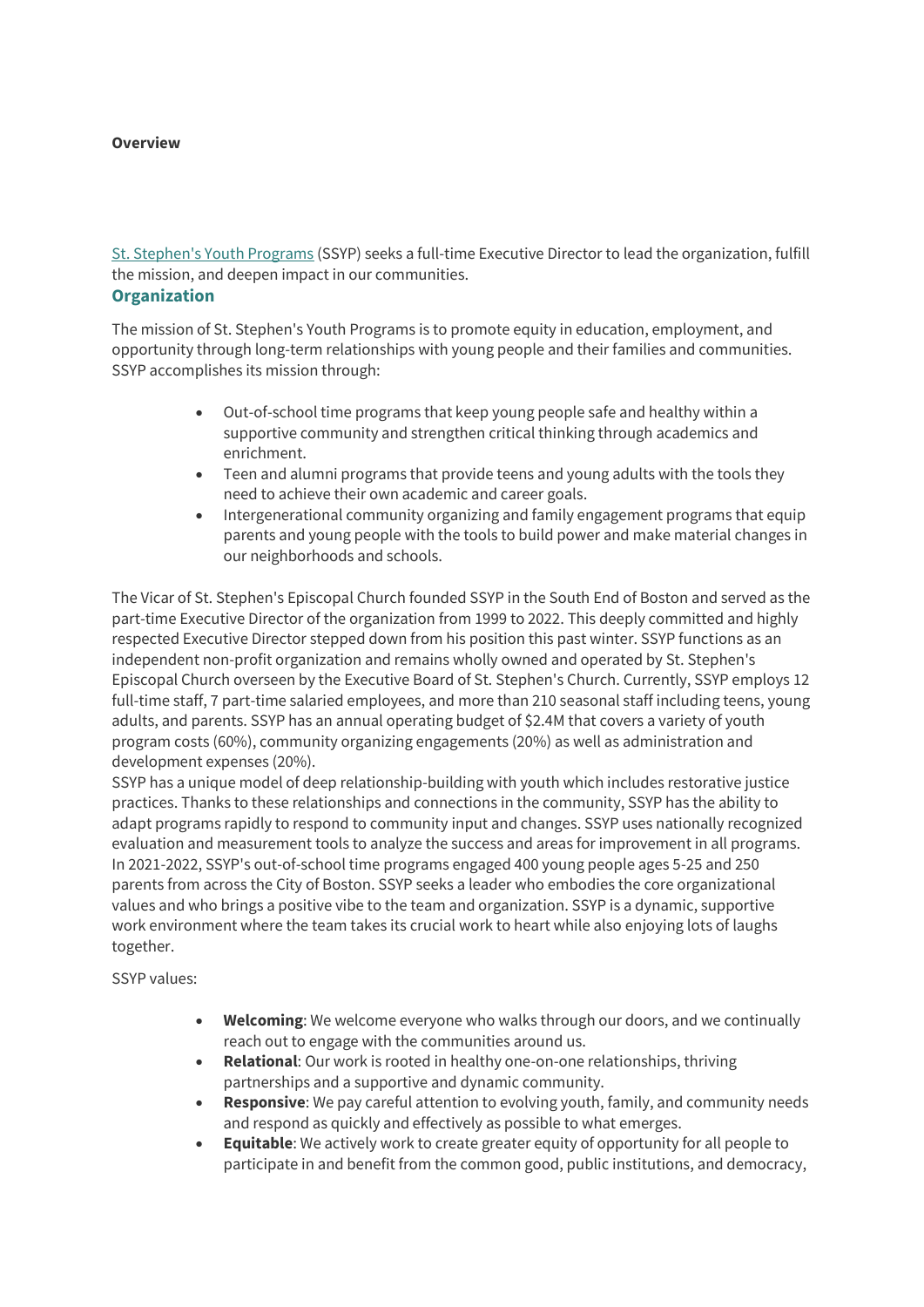especially those who have been systematically marginalized from these public goods due to race, gender, ethnicity, age, and other factors.

• **Resource Wise**: We are attentive to the needs of our community and how to match effectively the resources of funds, people, and materials to meet those needs.

# **Opportunity**

The Executive Director will lead an organization dedicated to promoting equity and supporting youth, their families, and other parents in the vibrant and culturally diverse community of Boston. This is a unique opportunity to sharpen SSYP's vision and to deepen its impact; the new leader will increase SSYP's ability to achieve its mission and strategic goals. Priorities for the next Executive Director include:

#### *Strategic planning to define SSYP's vision for the future*

The Executive Director will play a strategic role in the direction and growth of the organization. They will continue to refine and sharpen the mission and vision to help drive and guide the work. The Executive Director will bring a clarity of understanding around mission and vision to staff, stakeholders and community partners.

#### *Build relationships and strengthen community awareness*

Strengthen relationships with community partners and expand the network of SSYP supporters. The Executive Director must possess excellent verbal and written communication skills, be eager to be out in front as SSYP's primary spokesperson and be a consummate networker, able to interact and communicate with staff, board members, community partners and funders to proactively build and sustain thoughtful, supportive, caring relationships and deepen the community's knowledge of SSYP.

### *Develop a Diversity, Equity and Inclusion (DEI) strategy*

Embed a focus of Diversity, Equity and Inclusion within the framework of the organization to ensure those most affected by decisions have not only input but also decision making power; and that staff and board members reflect the race and experiences of the neighborhoods and communities of SSYP. Maintain the organization's values and standards by continually inspiring a positive culture of empathy, inclusivity, and care for employees and develop leaders and professional opportunities. *Build and diversify funding to expand network of donors*

The Executive Director will passionately convey the story of SSYP and take a strategic approach to determine fresh avenues of individual and corporate funding. SSYP has an experienced team of development staff who support the Executive Director in maintaining existing donor relationships and developing new relationships.

#### **Responsibilities**

## **Administration and Operations**

- Identify, develop, facilitate, implement and monitor the strategic planning process, including short- and long-term goals and objectives.
- Streamline operations to optimize business processes.
- Oversee the organization's operations, finances, programs and staff, decisively and efficiently aligning and maximizing resources to set and achieve ambitious strategic goals, while also holding self, staff and the board accountable to measurable goals.

## **Fundraising and Partnership Building**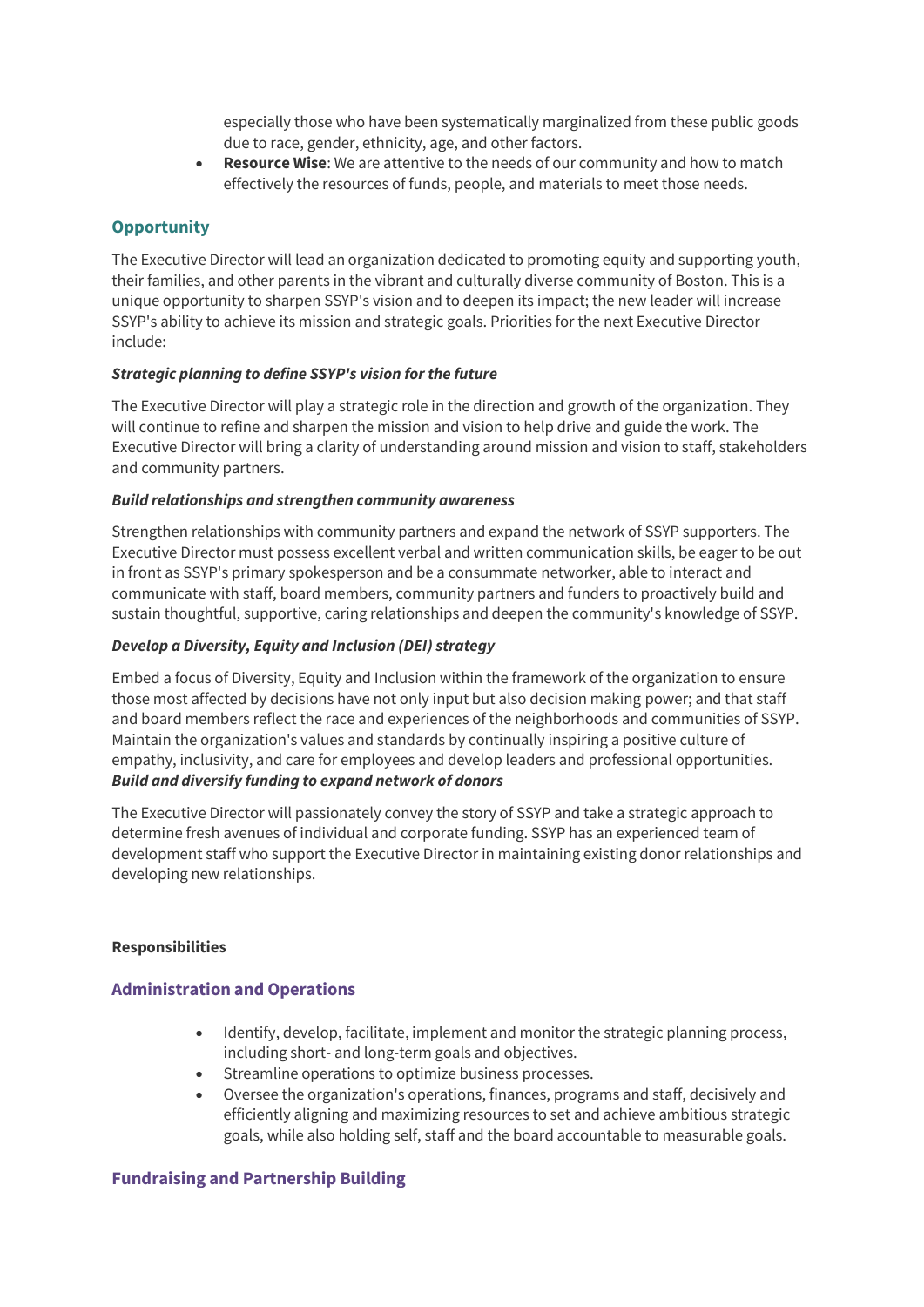- Review current revenue streams that consist primarily of individual giving, foundations, and Episcopal Church-related support, and prioritize how and where to expand fundraising efforts.
- Expand marketing and communications to increase awareness and grow partner relationships in alignment with the organization's strategic goals.
- Grow corporate and individual donors, and identify and pursue grant opportunities.

## **Staff and Board Leadership**

- Build the capacity and expertise of the six-member Church Executive Board, staff and volunteers.
- Provide on-going decision- and problem- solving expertise and assistance to ensure a positive, productive working environment.
- Manage and develop the board to steer the organization through the growth phase to maturity.

### **Qualifications**

- Passion for SSYP's mission with a commitment to diversity, equity, inclusion and a demonstrated ability to lead with love.
- Prior experience in a community-based organization, community organizing and youth work is highly desirable.
- Staff management and team leadership; demonstrated ability to retain and develop staff.
- Proven record of successful fundraising with a clear understanding of diverse and equitable fundraising principles and practices.
- Nonprofit management experience, including board management, development, and financial management.
- Excellent communication and listening skills, internally and externally, with the ability to be out front as a visible and active community member.
- Skilled in relationship building and collaborating with a wide range of stakeholders and groups; eager to engage with individuals, corporate stakeholders and community leaders.
- Prior experience evaluating programs including development of metrics to demonstrate the organizational impact.
- Multi-lingual, fluent in Spanish strongly preferred; fluency in Cape Verdean Creole, Haitian Creole or Arabic is a plus.
- Experience working in a similarly ethnically and economically diverse urban environment; previous experience working in Boston preferred. Strong familiarity and experience with the type of work SSYP is doing and type of communities it serves.
- Ability to embrace a highly stimulating and fast-paced environment and navigate working within a complex structure.

## **Guidelines for Applicants**

This search is being conducted by TSNE in partnership with St. Stephen's Youth Programs. Interested candidates should submit materials via this application link provided on this posting. Electronic submissions sent through this link are preferred. All submissions will be acknowledged and are confidential within TSNE and the SSYP search committee.